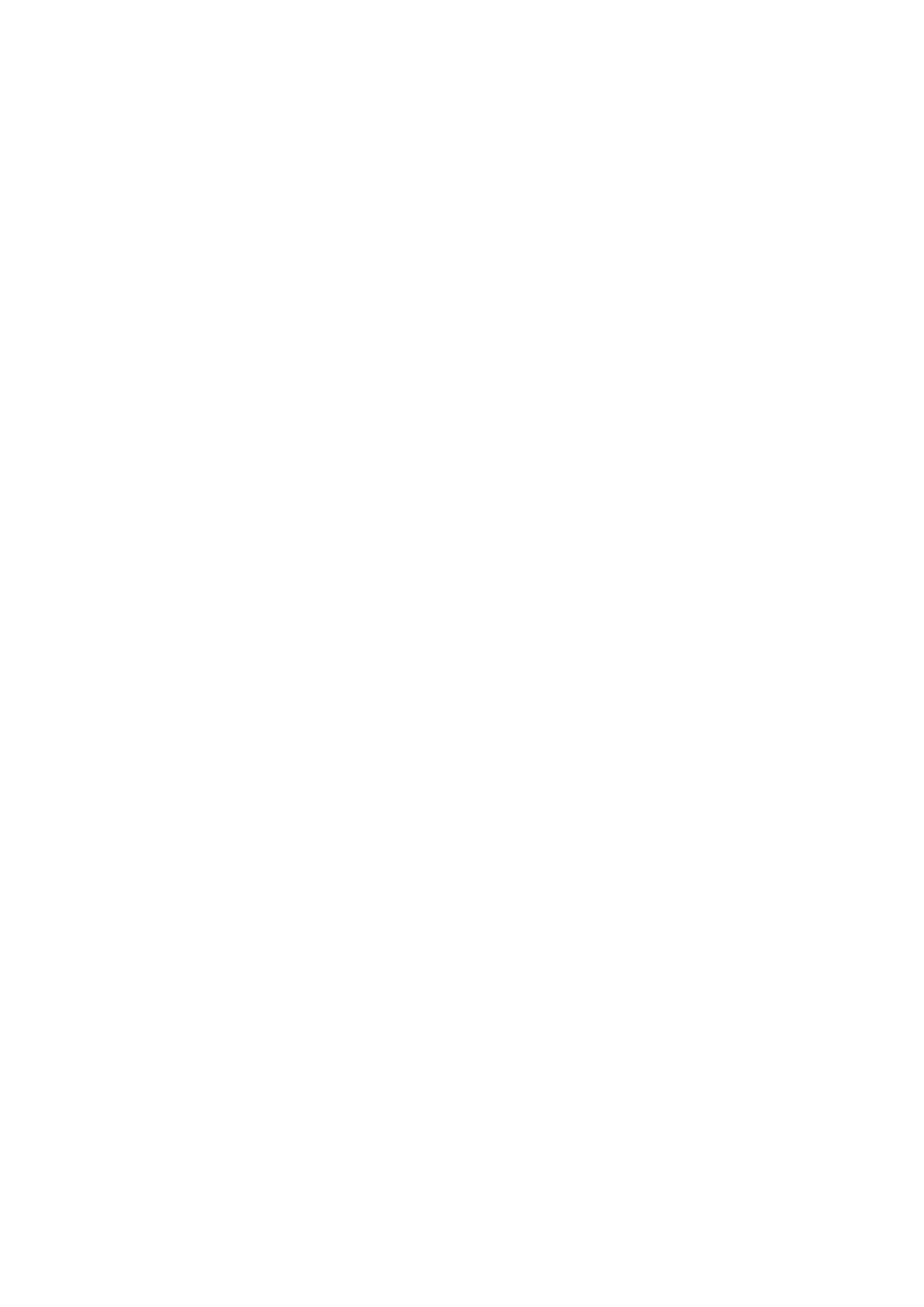

### **1 Welcome**

The Chair opened the meeting and welcomed everyone present.

# **2 Apologies**

There were no apologies.

# **3 Declaration of Interest**

There were no declarations of interest.

### **4 Confirmation of Minutes**

Resolution number FR/2022/63

MOVED by Member M Murphy, seconded by Member M Bell:

### **That the Franklin Local Board:**

**a) confirm the ordinary minutes of its meeting, held on Tuesday, 10 May 2022 as true and correct.**

**CARRIED**

# **5 Leave of Absence**

There were no leaves of absence.

#### **6 Acknowledgements**

#### **6.1 Acknowledgement - Barry Wood, Kawakawa Bay**

Resolution number FR/2022/64

MOVED by Member M Bell, seconded by Deputy Chairperson A Fulljames:

**That the Franklin Local Board:**

**a) acknowledge Barry Wood who passed away 3 May 2022. A long-time resident of Kawakawa Bay, Barry chaired the Residents' Group, was an active member of the Volunteer Fire Service serving 23 years, a successful businessman, a motor-racing fan, President of the General Motors and Enthusiasts Car Club for 20 years, and a community stalwart.**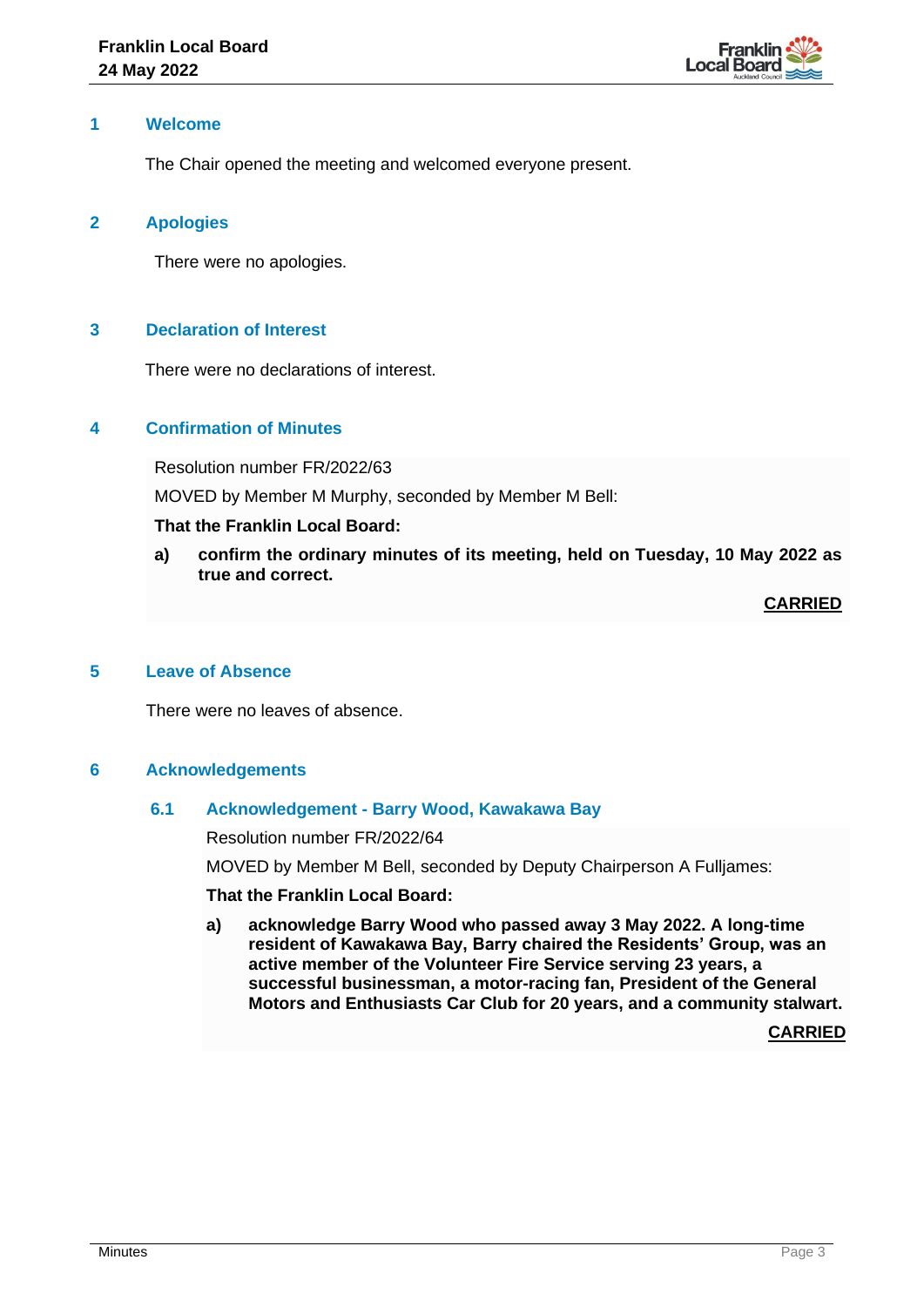

# **6.2 Acknowledgement - Peter Chamberlin**

Resolution number FR/2022/65

MOVED by Deputy Chairperson A Fulljames, seconded by Member M Bell:

### **That the Franklin Local Board:**

**a) acknowledge Peter Chamberlin of Ponui Island who passed away on 29 April 2022. Ponui, also known as 'Chamberlin's Island' has been in continuous ownership and farmed by Peter's family since 1853. Peter had a passion for Christian camping on Ponui Island and supported Scripture Union camps throughout his life. The summer camps have been running on Ponui Island since 1932 and were started by his father Fred Chamberlin. Peter and his late wife Pat had significant involvement in the Clevedon community, through Clevedon Presbyterian church, the local Lions Club and the farming community. Peter and his family also have made, and continue to make, a significant contribution to the conservation of the Brown Kiwi, enabling the population on Ponui Island to thrive. The board wish to acknowledge this service to local environmental conservation.** 

**CARRIED**

# **7 Petitions**

There were no petitions.

#### **8 Deputations**

#### **8.1 Deputation - Andrew Fisher, Ecogas**

Resolution number FR/2022/66

MOVED by Member M Bell, seconded by Member A Kinzett:

#### **That the Franklin Local Board:**

**a) thank Andrew Fisher from Ecogas for his attendance and presentation on the sustainable energy business of Ecogas, which directs food waste away from landfill.**

**CARRIED**

Note: Item 8.2 was taken after Item 8.3

# **8.2 Deputation - Counties Manukau Sport**

Resolution number FR/2022/67

MOVED by Chairperson A Baker, seconded by Member A Cole:

#### **That the Franklin Local Board:**

**a) thank Russell Preston from Counties Manukau Sport for his attendance and presentation on the quantified value of Counties Manukau Sport free community programmes.**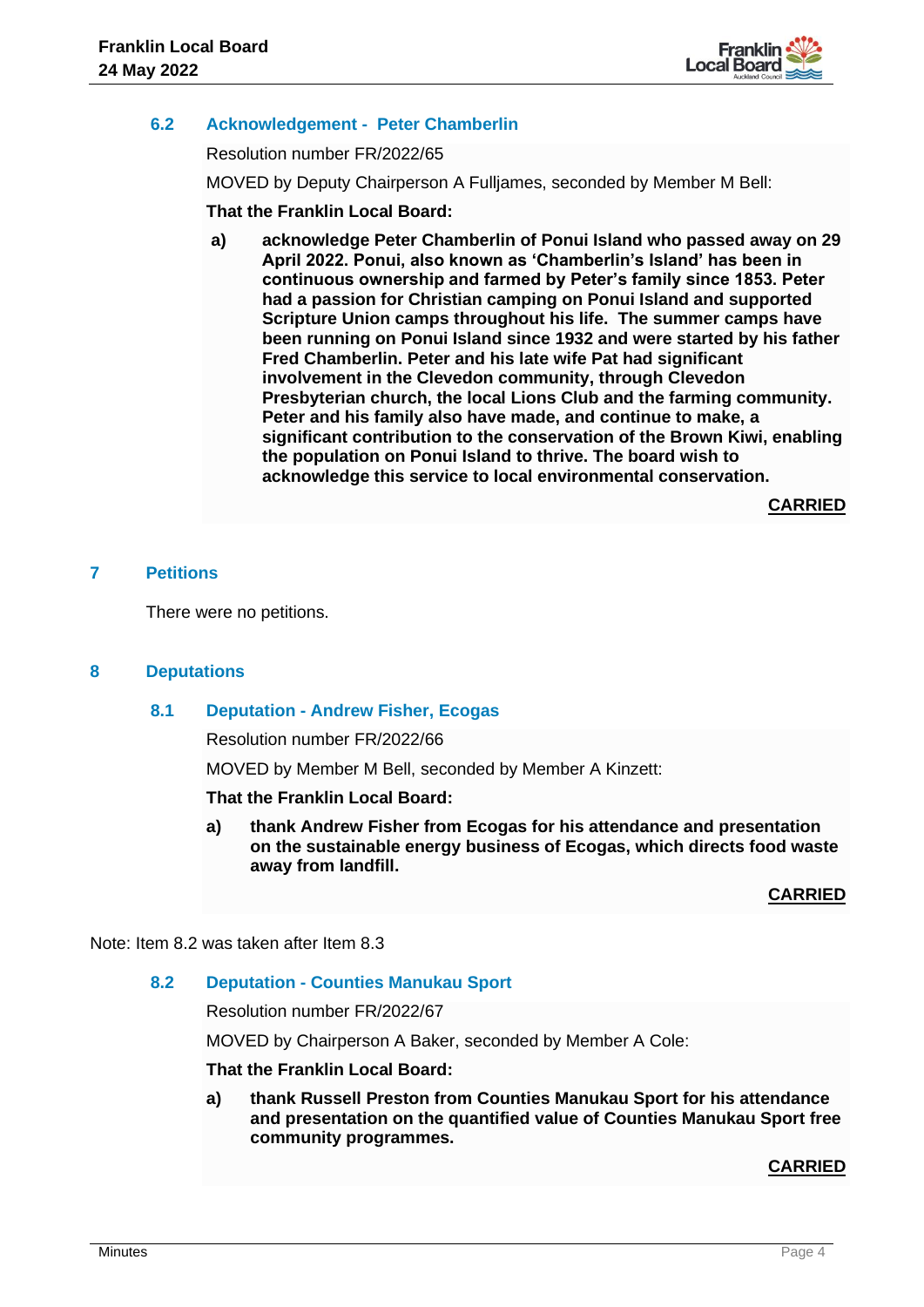

# **8.3 Deputation - NZ Golf**

Resolution number FR/2022/68

MOVED by Chairperson A Baker, seconded by Member L Soole:

**That the Franklin Local Board:**

**a) thank Thiem Nguyen, General Manager of Golf and Community Development from Golf New Zealand, for his attendance and presentation on the Draft Auckland Golf Investment Plan.**

**CARRIED**

# **9 Public Forum**

There was no public forum.

### **10 Extraordinary Business**

There was no extraordinary business.

NOTE: The Chair determined that the meeting take Item 12, Quarter 3 Report, before Item 11, the Franklin Quick Response Round Two and Multiboard Grants 2021/2022 allocation report.

#### **11 Franklin Quick Response Round Two and Multiboard Grants 2021/2022 grant allocations**

Pierre Fourie, Grants and Incentives Manager and Coral Timmins, Strategic Broker, were in attendance for this item

#### **Resolution number FR/2022/69**

**MOVED by Member M Murphy, seconded by Member L Soole:** 

**That the Franklin Local Board:**

- **a) note that the total budget available to allocate in this funding round has been updated since this report was submitted to the agenda. Additional budget available for allocation now includes:** 
	- **i) \$18,788.00 additional funds were reallocated to this work programme line in April 2022 (FR/2022/44)**
	- **ii) \$19,480.84 unallocated funds were reallocated from ID 3161 Legacy Rates Grants line to this work programme line at this business meeting (FR/2022/70)**
	- **iii) \$28,000 unspent funds were reallocated from ID 142 Community Partnership Funds (FR/2022/71).**
- **b) agree to fund, part-fund, or decline each application as listed in Table One Franklin Quick Response Round Two 2021/2022 and Table Two Multiboard Grant Round Two 2021/2022:**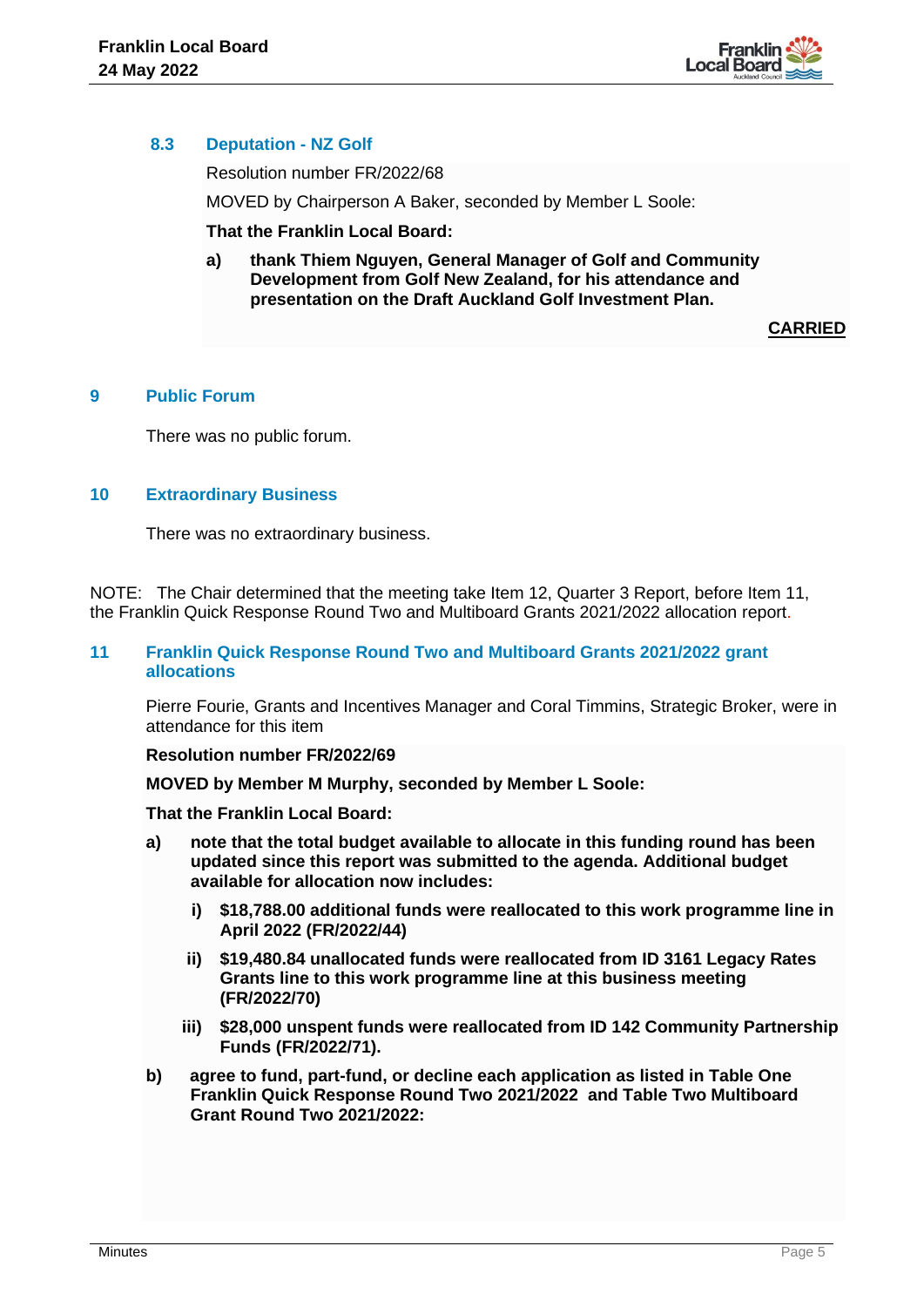

# *Table One: Franklin Quick Response Round Two 2021/2022*

| <b>Applicat</b><br>ion ID | <b>Organisation</b>                                                                                                                  | <b>Requesting</b><br>funding for                                                                                                                              | <b>Amount</b><br>requested | <b>Amount</b><br>allocated | <b>Comment</b>                                                                     |
|---------------------------|--------------------------------------------------------------------------------------------------------------------------------------|---------------------------------------------------------------------------------------------------------------------------------------------------------------|----------------------------|----------------------------|------------------------------------------------------------------------------------|
| QR2203-<br>201            | <b>Well Women</b><br><b>Franklin</b>                                                                                                 | <b>Towards room</b><br>hire for peer<br>support groups                                                                                                        | \$7,030.00                 | \$5,000.00                 | For<br>council<br>facility<br>use                                                  |
| QR2203-<br>202            | <b>Awhitu</b><br><b>Peninsula</b><br><b>Landcare Inc</b>                                                                             | <b>Towards the</b><br>technical<br>improvement to<br>clean up and<br>categorise the<br>spatial objects<br>in the GIS<br>database                              | \$2,380.00                 | \$2,380.00                 |                                                                                    |
| QR2203-<br>204            | <b>Carers New</b><br><b>Zealand Trust</b>                                                                                            | <b>Towards</b><br>salaries,<br>brochures and<br>leasing costs at<br>3 Vinegar Lane,<br><b>Ponsonby from</b><br>1 June 2022 to<br>31 May 2023                  | \$2,000.00                 | \$0.00                     | Low<br>priority                                                                    |
| QR2203-<br>205            | <b>Joan Loader</b><br><b>Knitting</b><br><b>Grannies</b><br>Incorporated                                                             | <b>Towards the</b><br>purchase of<br>good quality<br>baby wool<br>suitable for<br>garments for<br>premature<br>and/or very ill<br><b>babies</b>               | \$3,000.00                 | \$3,000.00                 |                                                                                    |
| QR2203-<br>207            | <b>Pukekohe</b><br><b>Christmas</b><br><b>Parade</b><br><b>Committee</b><br><b>Pukekohe</b><br><b>Business</b><br><b>Association</b> | <b>Towards St</b><br>John ambulance<br>costs, traffic<br>management<br>and advertising<br>costs for the<br><b>Pukekohe</b><br><b>Christmas</b><br>Parade 2022 | \$7,884.98                 | \$6,339.00                 | To a<br><b>Xmas</b><br>event,<br>traffic<br>manage-<br>ment and<br><b>St Johns</b> |
| QR2203-<br>209            | <b>Waiuku Golf</b><br>& Squash<br><b>Club</b>                                                                                        | <b>Towards the</b><br>purchase of<br>wetland plants<br>to improve the<br>drainage of the<br>golf course                                                       | \$3,000.00                 | \$3,000.00                 |                                                                                    |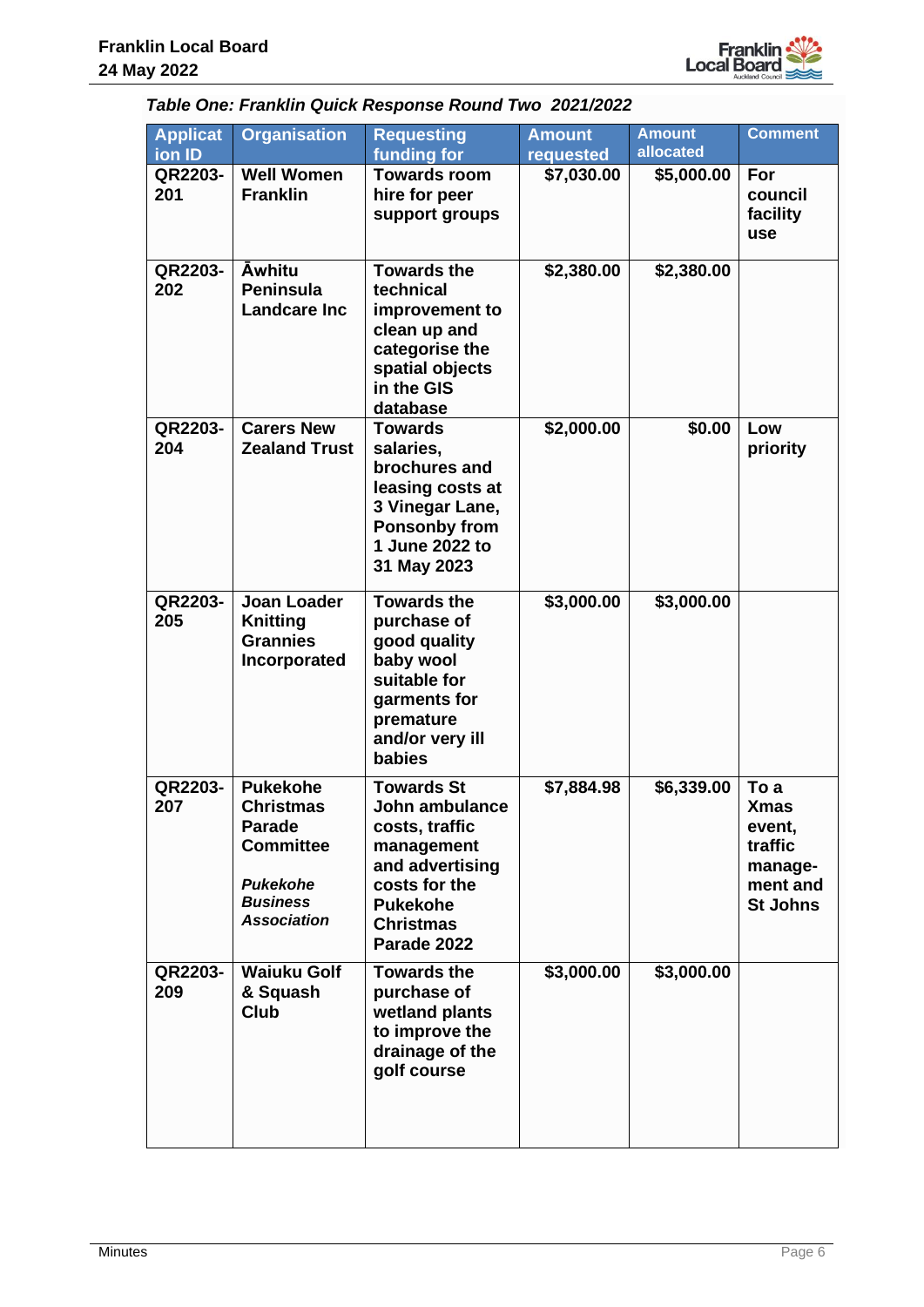

| QR2203-<br>210 | <b>Howick</b><br><b>Tourism Inc</b><br>known as<br>East<br><b>Auckland</b><br><b>Tourism</b>              | <b>Contribution</b><br>towards website<br>maintenance,<br><b>SEO and social</b><br>media cost from<br>July to Dec 2022                                                                              | \$6,000.00  | \$6,000.00  | Request a<br>plan<br>detailing<br><b>East</b><br><b>Franklin</b><br>activities |
|----------------|-----------------------------------------------------------------------------------------------------------|-----------------------------------------------------------------------------------------------------------------------------------------------------------------------------------------------------|-------------|-------------|--------------------------------------------------------------------------------|
| QR2203-<br>211 | <b>Road Safety</b><br><b>Education</b><br>Limited                                                         | <b>Towards the</b><br>venue hire, and<br>the facilitators'<br>costs to deliver<br>the "Road<br>Safety"<br>programme for<br>the students<br>from the Waiuku<br>College.                              | \$1,000.00  | \$1,000.00  |                                                                                |
| QR2203-<br>212 | <b>Lions Club of</b><br><b>Pukekohe</b><br><b>Charitable</b><br><b>Trust</b>                              | <b>Towards the</b><br>venue hire for<br>the Christmas<br>Grotto<br>fundraising<br>event at<br><b>Pukekohe Town</b><br>Hall from 20 to<br>26 November<br>2022                                        | \$2,859.38  | \$2,859.00  |                                                                                |
| QR2203-<br>213 | <b>Auckland</b><br>Paraplegic<br>and<br><b>Physically</b><br><b>Disabled</b><br>Association<br><b>Inc</b> | <b>Towards officer</b><br>wages, coaching<br>and venue hire<br>for the<br>swimming<br>programme<br>2022/2023 (June<br>2022 -<br>September 2022)<br>at the Franklin<br>Pool and<br>Leisure centre    | \$2,076.00  | \$420.00    | <b>Towards</b><br>venue<br>hire                                                |
| QR2203-<br>216 | Ngaa Hau E<br><b>Whaa Marae</b><br><b>O</b> Pukekohe                                                      | <b>Towards</b><br>printing, images,<br>displays,<br>presentation,<br>also the creation<br>of a<br>booklet/panui<br>and catering for<br>the opening of<br>the Marae<br>planned for<br>December 2022. | \$16,000.00 | \$10,000.00 | <b>Towards</b><br>costs to<br>print,<br>publish,<br>display,<br>booklet        |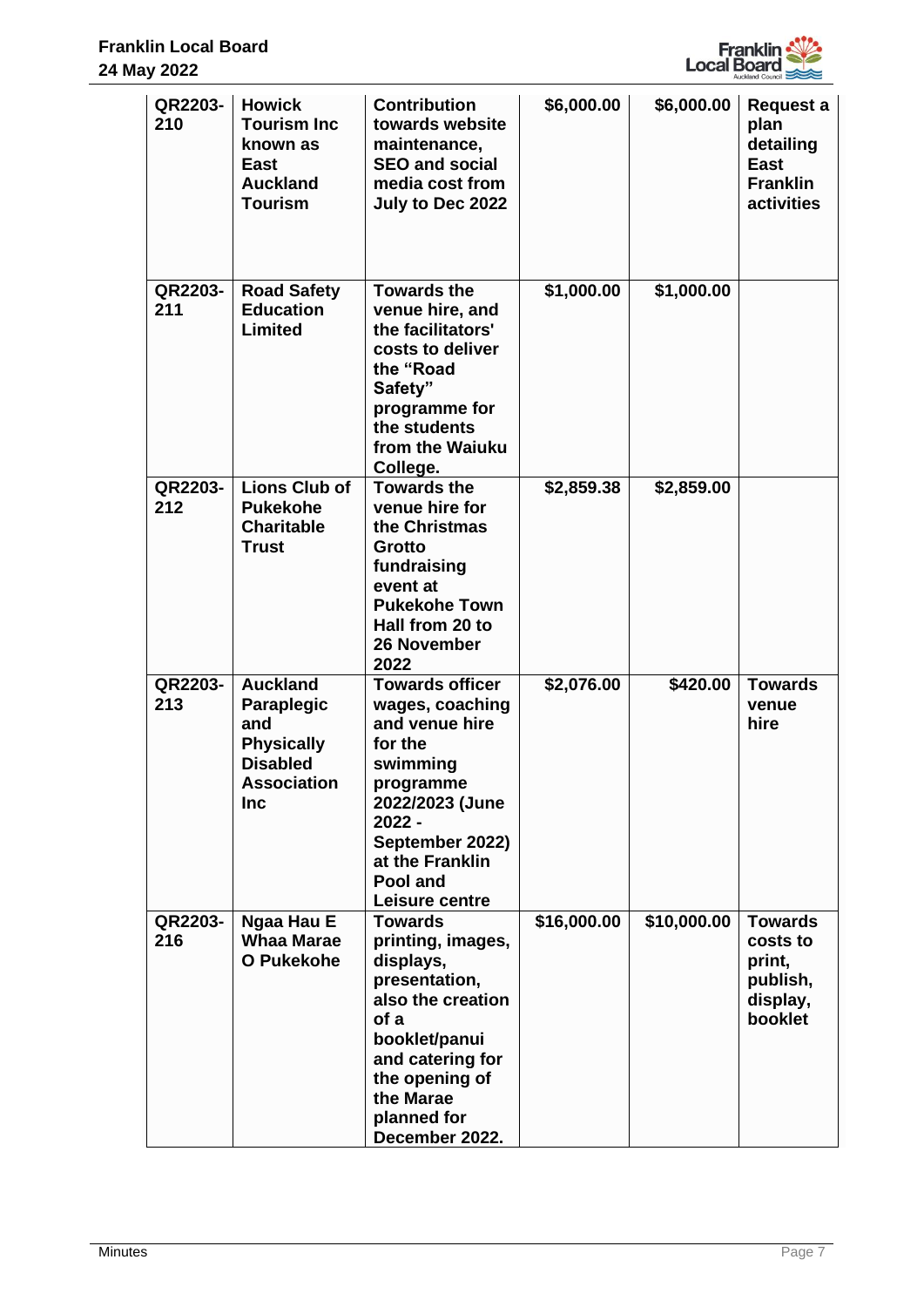

| QR2203-<br>217 | <b>Kokako</b><br><b>Lodge Trust</b>                                                                       | <b>Towards smart</b><br>TV, heavy duty<br>fixed wall<br>bracket, sound<br>bar and delivery<br>at Kokako<br>Lodge from 7<br>June 2021 to 30<br><b>June 2021</b>                                                        | \$2,896.17 | \$2,896.00 |                                 |
|----------------|-----------------------------------------------------------------------------------------------------------|-----------------------------------------------------------------------------------------------------------------------------------------------------------------------------------------------------------------------|------------|------------|---------------------------------|
| QR2203-<br>218 | Youthline<br><b>Auckland</b><br><b>Charitable</b><br><b>Trust</b>                                         | <b>Towards clinical</b><br>supervision and<br>training services<br>between 1st July<br>2022 and 31st<br><b>March 2023</b>                                                                                             | \$5,000.00 | \$5,000.00 |                                 |
| QR2203-<br>219 | <b>Franklin</b><br><b>United</b><br><b>Football Club</b><br>Inc.                                          | <b>Towards venue</b><br>hire, lighting<br>and<br>maintenance at<br>the Counties<br><b>Navigation</b><br><b>Stadium in</b><br><b>Pukekohe</b>                                                                          | \$8,000.00 | \$2,000.00 | <b>Towards</b><br>venue<br>hire |
| QR2203-<br>220 | <b>Bloom</b><br><b>Pukekohe</b>                                                                           | <b>Towards the</b><br>purchase of<br>shelves to store<br>craft material<br>and tools and<br>potting mix for<br><b>Bloom</b><br>Pukekohe, a<br>supervised<br>learning<br>programme for<br>people with<br>disabilities. | \$2,063.00 | \$2,063.00 |                                 |
| QR2203-<br>221 | <b>Graeme</b><br><b>Dingle</b><br><b>Foundation</b><br><b>Auckland</b>                                    | <b>Towards</b><br>salaries of two<br>trained Kiwi Can<br><b>Leaders in</b><br><b>Pukekohe North</b><br>School from 1<br>June 2022 to 8<br><b>July 2022</b>                                                            | \$2,000.00 | \$2,000.00 |                                 |
| QR2203-<br>222 | <b>New Zealand</b><br><b>Council of</b><br><b>Victim</b><br><b>Support</b><br>Groups -<br><b>Pukekohe</b> | <b>Contribution</b><br>towards Victim<br>Support's<br>volunteer<br>programme in<br>the Franklin<br><b>Local Board</b><br>area from July<br>2022 to 30 June<br>2023                                                    | \$5,000.00 | \$5,000.00 |                                 |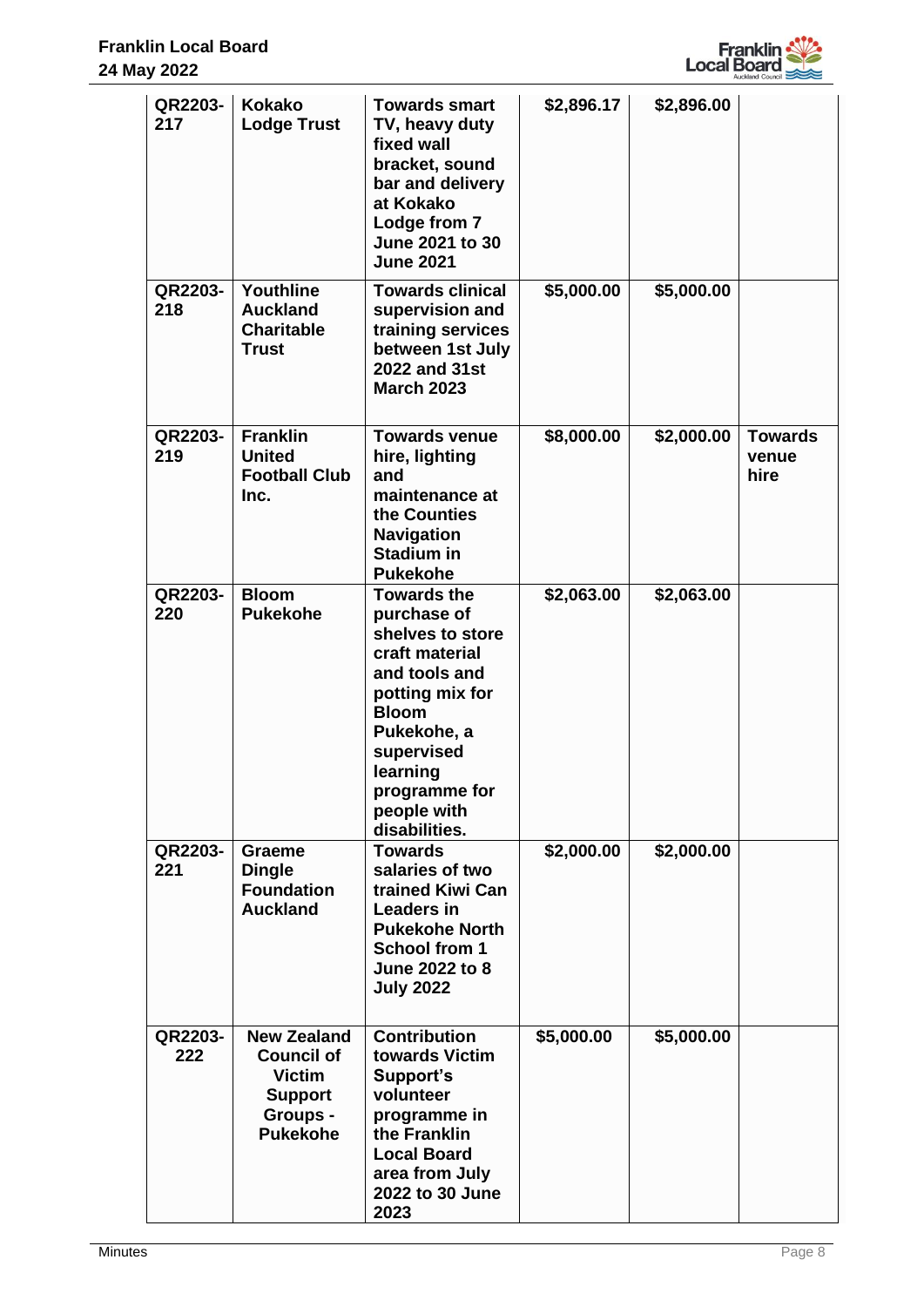

|       | QR2203-<br>223 | <b>The Original</b><br>Young<br><b>Stagers</b><br><b>Franklin</b><br><b>Future Te</b><br>Aroha | <b>Towards venue</b><br>costs,<br>promotion,<br>lighting,<br>costume, mic<br>hire, director,<br>choreographer<br>and musical<br>director fees | \$4,150.00  | \$750.00    | <b>Towards</b><br>venue<br>hire |
|-------|----------------|------------------------------------------------------------------------------------------------|-----------------------------------------------------------------------------------------------------------------------------------------------|-------------|-------------|---------------------------------|
|       | QR2203-<br>225 | <b>Nadja Scherff</b>                                                                           | <b>Towards venue</b><br>hire, advertising<br>and stationery<br>for the Mommy<br><b>Mapping project</b><br>from June to<br><b>July 2022</b>    | \$239.74    | \$239.00    |                                 |
| Total |                |                                                                                                |                                                                                                                                               | \$82,579.27 | \$59,946.00 |                                 |

# **Table Two: Multi-Board Grant Round Two 2021/2022 :**

| <b>Application</b><br>ID | <b>Organisation</b>                                                 | <b>Requesting funding for</b>                                                                                                                                                          | <b>Amount</b><br>requested | <b>Amount</b><br>allocated                                                                |
|--------------------------|---------------------------------------------------------------------|----------------------------------------------------------------------------------------------------------------------------------------------------------------------------------------|----------------------------|-------------------------------------------------------------------------------------------|
| MB2022-<br>202           | <b>Re-Creators</b><br><b>Charitable</b><br>Trust                    | <b>Towards free or</b><br>subsidised classes of<br><b>Community Upcycling</b><br>DIY Workshops in<br>various locations in<br><b>Auckland (June 2022 -</b><br><b>March 2023)</b>        | \$4,766.00                 | \$0.00                                                                                    |
| MB2022-<br>204           | <b>The</b><br><b>Auckland</b><br><b>Association</b><br>Incorporated | <b>Towards ongoing</b><br>operating expenses for<br>facilitating softball<br>leagues and<br>tournaments in the<br><b>Auckland Region from</b><br><b>July 2022 to December</b><br>2022. | \$3,000.00                 | \$3,000.00<br><b>Tagged to</b><br><b>Franklin</b><br>Local<br><b>Board area</b><br>events |
| MB2022-<br>219           | Young<br><b>Workers</b><br><b>Resource</b><br><b>Centre</b>         | <b>Towards education</b><br>coordinator wages and<br>mileage from June<br>2022 - March 2023                                                                                            | \$2,000.00                 | \$0.00                                                                                    |
| MB2022-<br>220           | <b>Bellyful New</b><br><b>Zealand Trust</b>                         | <b>Towards meal</b><br>production, volunteer<br>support, and delivery<br>costs in Auckland<br>(June 2022 - December<br>2023)                                                           | \$4,000.00                 | \$0.00                                                                                    |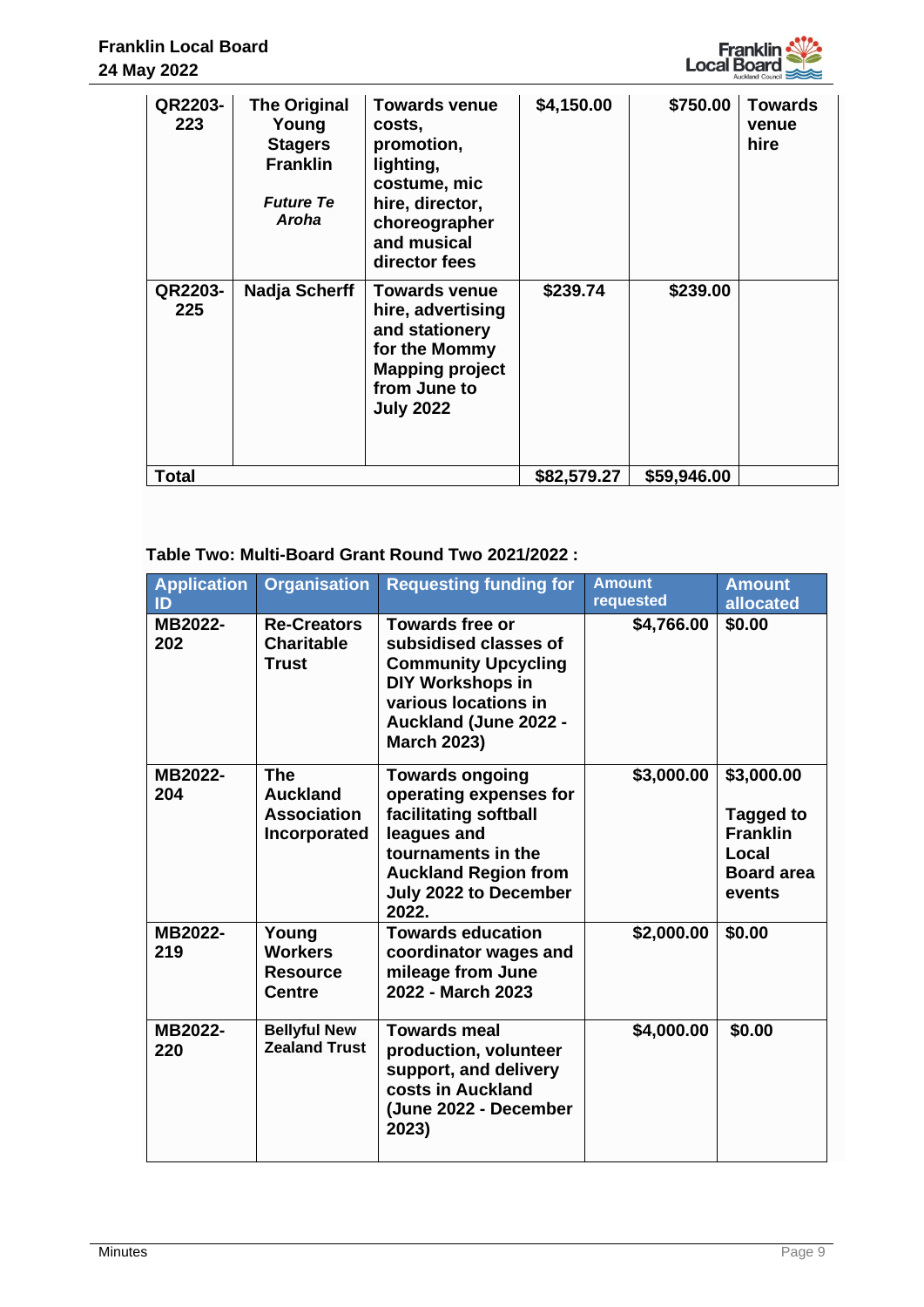

| MB2022-<br>229 | <b>The StarJam</b><br><b>Charitable</b><br>Trust                                                    | <b>Towards the</b><br>workshops costs of<br>tutor fees, venue hire,<br>tutor and volunteer<br>training, regional<br>programme<br>coordinator's salary<br>and equipment<br>between 1st June 2022<br>to 31st December 2022.           | \$4,000.00  | \$0.00 |
|----------------|-----------------------------------------------------------------------------------------------------|-------------------------------------------------------------------------------------------------------------------------------------------------------------------------------------------------------------------------------------|-------------|--------|
| MB2022-<br>236 | <b>Big Buddy</b><br><b>Mentoring</b><br><b>Trust</b>                                                | <b>Towards operational</b><br>costs (such as wages,<br>rent, transport,<br>equipment) to recruit<br>volunteer mentors for<br>young boys with no<br>father in their lives in<br><b>Auckland (September</b><br>2022 - September 2023) | \$10,000.00 | \$0.00 |
| MB2022-<br>237 | <b>Pet Refuge</b><br><b>New Zealand</b><br><b>Charitable</b><br>Trust                               | <b>Towards</b><br>administration costs<br>for the Pet Refuge<br>shelter in Rosedale<br><b>Auckland (June 2022 -</b><br>December 2022)                                                                                               | \$2,000.00  | \$0.00 |
| MB2022-<br>239 | <b>The</b><br><b>Operating</b><br><b>Theatre</b><br>Trust t/a Tim<br><b>Bray Theatre</b><br>Company | <b>Towards Gift a Seat</b><br>funding for 2,700<br>children to attend The<br><b>Whale Rider in their</b><br>local area for free<br>(September 2022 -<br>December 2022)                                                              | \$3,109.00  | \$0.00 |
| MB2022-<br>243 | <b>Anxiety New</b><br><b>Zealand</b><br>Trust                                                       | <b>Towards the marketing</b><br>material costs and<br>wages of co-ordinators<br>and facilitators of the<br><b>Community Education</b><br>Webinars.                                                                                  | \$2,500.00  | \$0.00 |
| MB2022-<br>248 | <b>KidsCan</b><br><b>Charitable</b><br><b>Trust</b>                                                 | <b>Towards items to</b><br>deliver the KidsCan<br>programme in schools<br>and early childhood<br>centres in Auckland<br>(June 2022 - December<br>2022)                                                                              | \$4,000.00  | \$0.00 |
| MB2022-<br>252 | <b>Communitie</b><br>s Against<br><b>Alcohol</b><br><b>Harm</b>                                     | <b>Towards community</b><br>navigator project in<br><b>Auckland communities</b><br>and online from June<br>2022 to June 2023.                                                                                                       | \$1,939.08  | \$0.00 |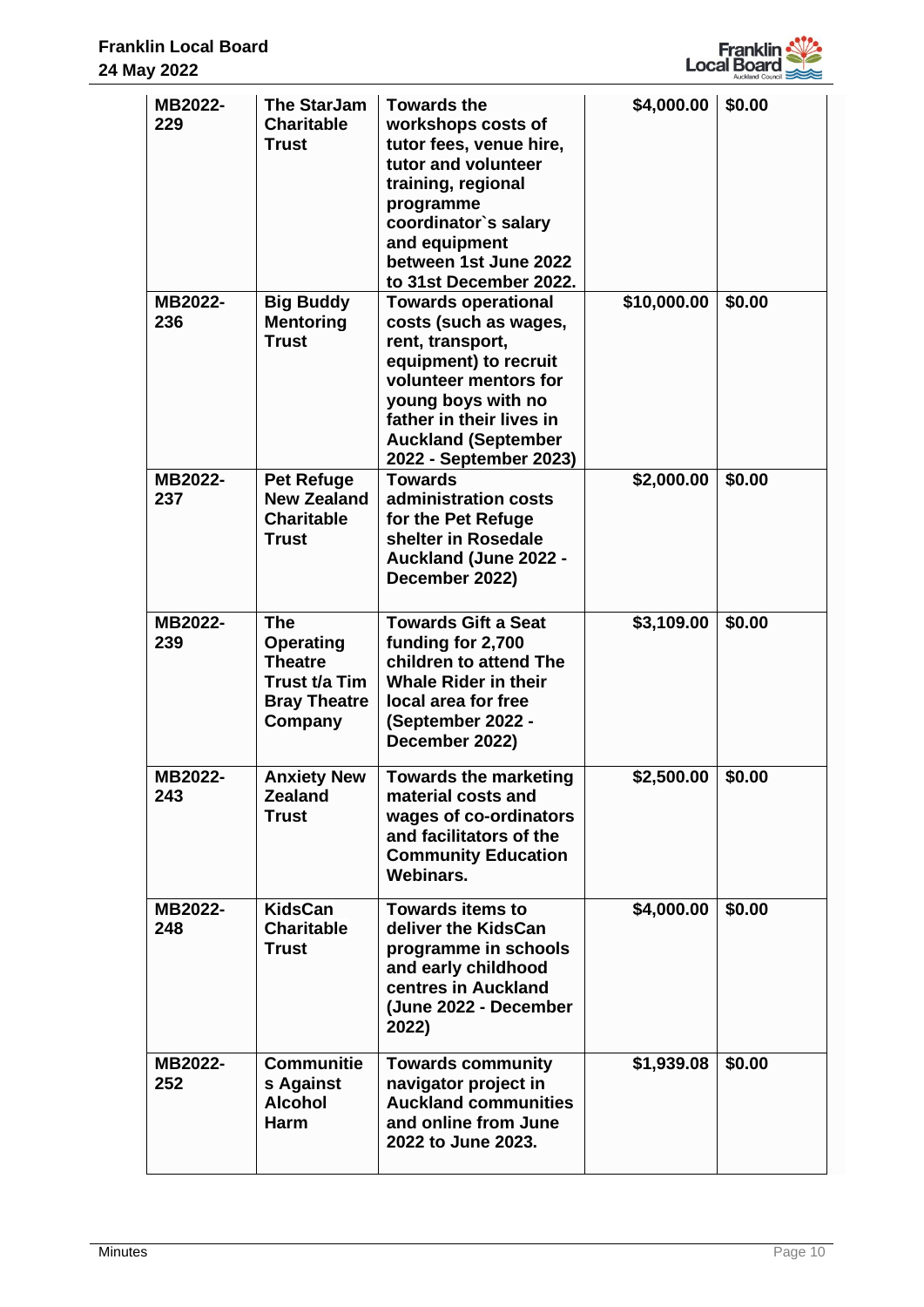

| MB2022-<br>255 | <b>Habitat for</b><br><b>Humanity</b><br><b>Northern</b><br>Region<br>Limited | <b>Towards healthy</b><br>homes interventions<br>and winter warmer<br>essentials from June<br>2022 to August 2022. | \$1,000.00  | \$0.00 |
|----------------|-------------------------------------------------------------------------------|--------------------------------------------------------------------------------------------------------------------|-------------|--------|
| <b>Total</b>   |                                                                               |                                                                                                                    | \$42,314.08 | \$0.00 |

# **CARRIED**

# **12 Auckland Council's Quarterly Performance Report: Franklin Local Board for Quarter Three 2021/2022**

Orrin Kapua, Advisor, was in attendance to speak to this report

Resolution number FR/2022/72

MOVED by Member A Kinzett, seconded by Member M Bell:

# **That the Franklin Local Board:**

- **a) receive the performance report for Quarter Three ending 31 March 2022.**
- **b) note the advice provided at the business meeting, that the remaining underspend from ID 3161 Legacy Rates Grants – Franklin of \$19,480.84 be reallocated to ID 143 Community Grants Franklin**
- **c) note the advice provided at the business meeting, that the Community Partnership Funds of \$28,000 (ID 142) that were unused in 2021/2022 due to the impact of COVID 19 be reallocated to Community grants Franklin (ID 143). Funds were returned from:**
	- **A) Pukekohe A&P Show \$20,000 as this event was cancelled in 2021-2022 and**
	- **B) Franklin Aging Expo \$8,000 as this event was cancelled in 2021-2022.**
- **d) note with concern a lack of accuracy in some of the programme reporting. For example, the reported participation by the local board Chair in the online citizenship ceremony ID 138 is incorrect as the Chair could not attend due to technical issues. The board notes that inaccuracy casts doubt on the accuracy of other updates, and asks that greater care is taken in future at a departmental level.**

**CARRIED**

# **13 Variation to 2021 - 2024 Customer and Community Services work programme**

Moushmi Sharan, Work Programme Lead, was in attendance to speak to this item

Resolution number FR/2022/73

MOVED by Deputy Chairperson A Fulljames, seconded by Member M Bell:

#### **That the Franklin Local Board:**

**a) approve the following variations including budget and timeline changes to its adopted 2021–2024 Customer and Community Services work programme as per attachment A, specifically:**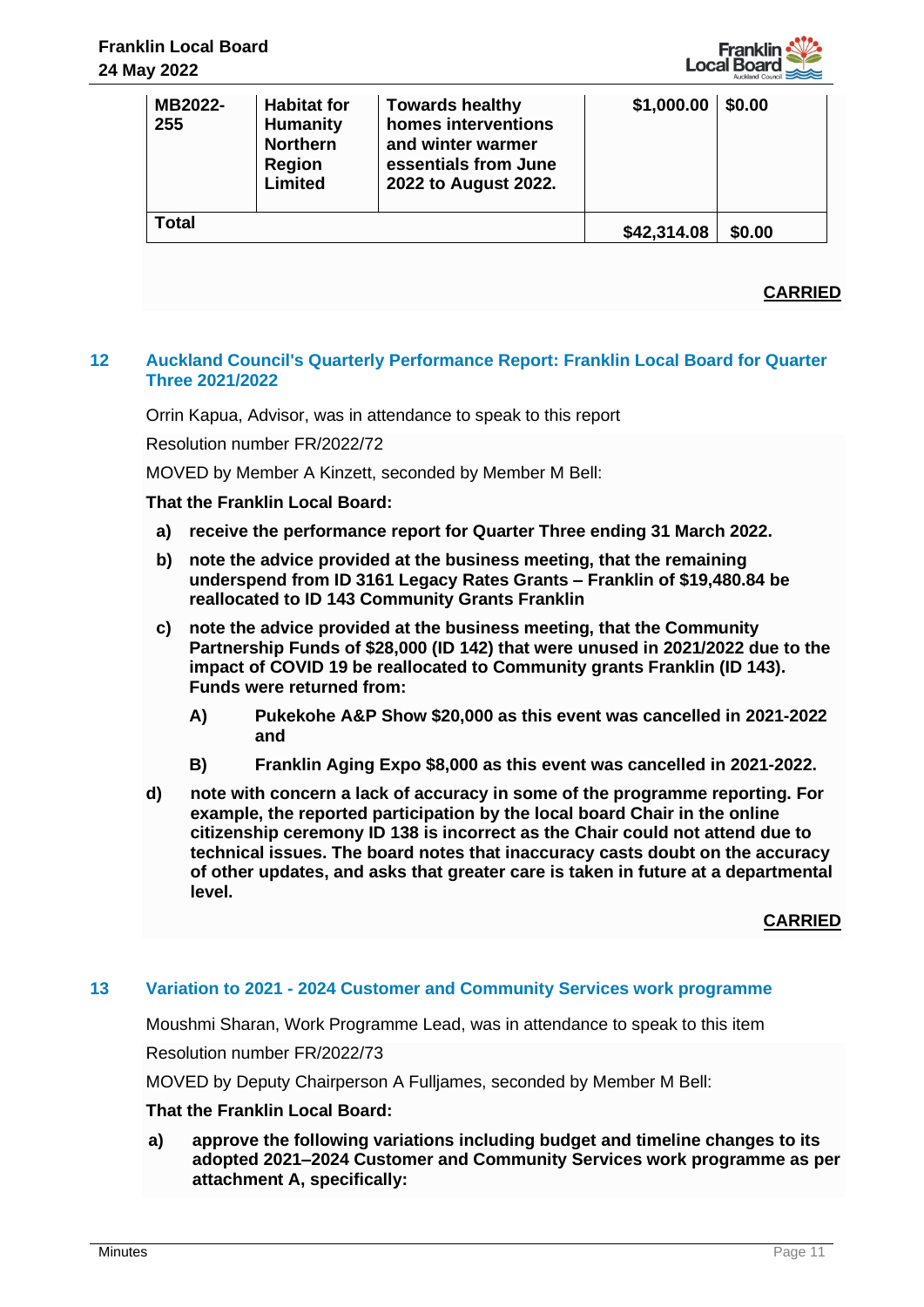

- **i) additional budget allocation of \$90,000 for project ID 29066 'Clevedon Showgrounds Reserve - install connector footpaths' from Locally Driven Initiatives (LDI): capital expenditure (Capex) budget over financial year 2021/2022.**
- **ii) reduce budget allocation by \$90,000 for project ID 25893 'Sunkist Bay Reserve-renew park assets' utilising \$106,085 of Locally Driven Initiatives (LDI): capital expenditure (Capex) budget over financial year 2021/2022.**

**CARRIED**

# **14 Auckland Transport-Franklin Local Board Transport Capital Fund**

Bruce Thomas, Relationship Manager Auckland Transport, was in attendance for this item.

Resolution number FR/2022/74

MOVED by Chairperson A Baker, seconded by Member A Kinzett:

**That the Franklin Local Board:**

- **a) allocate and approve Franklin Local Board Transport Capital funding totaling up to \$2,234,358 to the following projects:**
	- i) **new Jutland Road bridge \$2,040,141**
	- **ii) Pukekohe Path Plan delivery support \$194,217**
- **b) note that the board has prioritised the design and delivery of a new Jutland Road bridge because the development approach in this area has created a dangerous pedestrian environment in a fast-growing family suburb that the board feels forced to rectify.**
- **c) note the board's concern that an engineer be assigned to progress this project without delay to address both the risk to pedestrians and to cost increases in the current climate.**
- **d) note that Beachland kerb and channel improvements are needed in response to localised growth and to deliver pedestrian safety benefits. The board request that AT staff investigate opportunities for this project to be completed from AT's regional programme budgets if possible given the design is complete and it is 'shovel-ready'.**
- **e) request that AT work with the community facilities Pukekohe Paths project lead to determine best use of Pukekohe Paths delivery support funding, noting that this project is currently in the detailed scoping phase.**
- **f) request that the Waiau Pa to Clarks Beach path is considered by AT as part of its climate response package to assist locals to make a modal shift, noting that this would create an option for children of the rapidly growing Clark's Beach special housing area to safely access their school by foot and by bike.**

**CARRIED**

Members A Fulljames and M Bell voted against the resolution (recorded pursuant to Standing Order 1.9.7)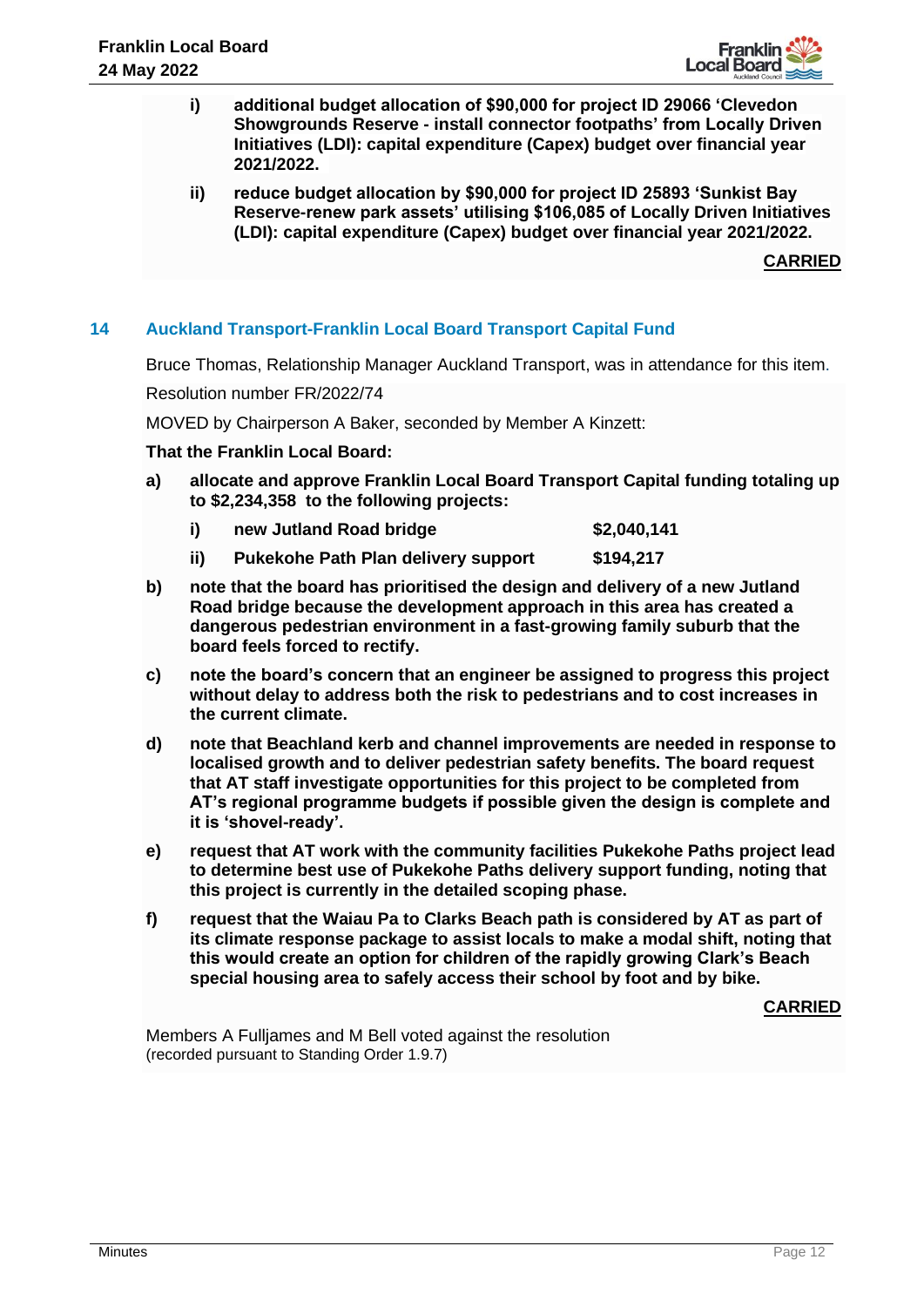

# **15 Franklin Sport and Active Recreation Facilities Plan – Project Grants 2021/2022**

Kieran Nevey, Sport & Recreation Lead, was in attendance to speak to this item.

Resolution number FR/2022/75

MOVED by Member A Cole, seconded by Member M Murphy:

#### **That the Franklin Local Board**

- **a) approve the following grants as part of item 6 of the 2021/2022 local board work programme:**
	- **i) \$30,000 to Counties Tennis Association Incorporated towards consents for the five-court enclosed and covered structure project at Rosa Birch Park, Pukekohe**
	- **ii) \$89,000 to Waiuku Association Football Club Incorporated for clubroom and changing room renovations, in partnership with Waiuku District Cricket Club Incorporated.**

**CARRIED**

#### **16 Local board feedback on Auckland Transport's proposed speed limit changes**

Bruce Thomas, Relationship Manager and Xinghao Chen, Senior Transportation Engineer, Auckland Transport, were in attendance for this item

Resolution number FR/2022/76

MOVED by Chairperson A Baker, seconded by Member M Bell:

#### **That the Franklin Local Board:**

- **a) provide feedback on speed limit changes proposed as part of Phase Three of Auckland Transport's Safe Speeds Programme as follows:**
	- **i) that the proposal to use four different speed limits on the Āwhitu Peninsula creates inconsistency and confusion for road users.**
	- **ii) that an approach previously suggested by Auckland Transport staff when considering "hot list" roads in Tranche 2 be adopted where practical, namely:**
		- **A) through-road speed limits should be the same as the roads from which they feed**
		- **B) where "engineering up" solutions such as centre-lines could be installed, this should be preferred ahead of more costly solutions, such as speed limit signs**
		- **C) roads with low traffic volumes and servicing only a few rural properties should have speed limits that are the same as the feeder roads**
	- **iii) that roads which are "self-explaining" such as metal roads be the same**
	- **iv) that outside all schools and functioning marae the speed limit should be such to enable a drop to 40kph outside those facilities by either school zones with variable speed limits or permanent 40kph.**
	- **v) that in small coastal developments and villages where there are no or limited footpaths or pedestrian facilities, a consistent approach of 40kph be adopted.**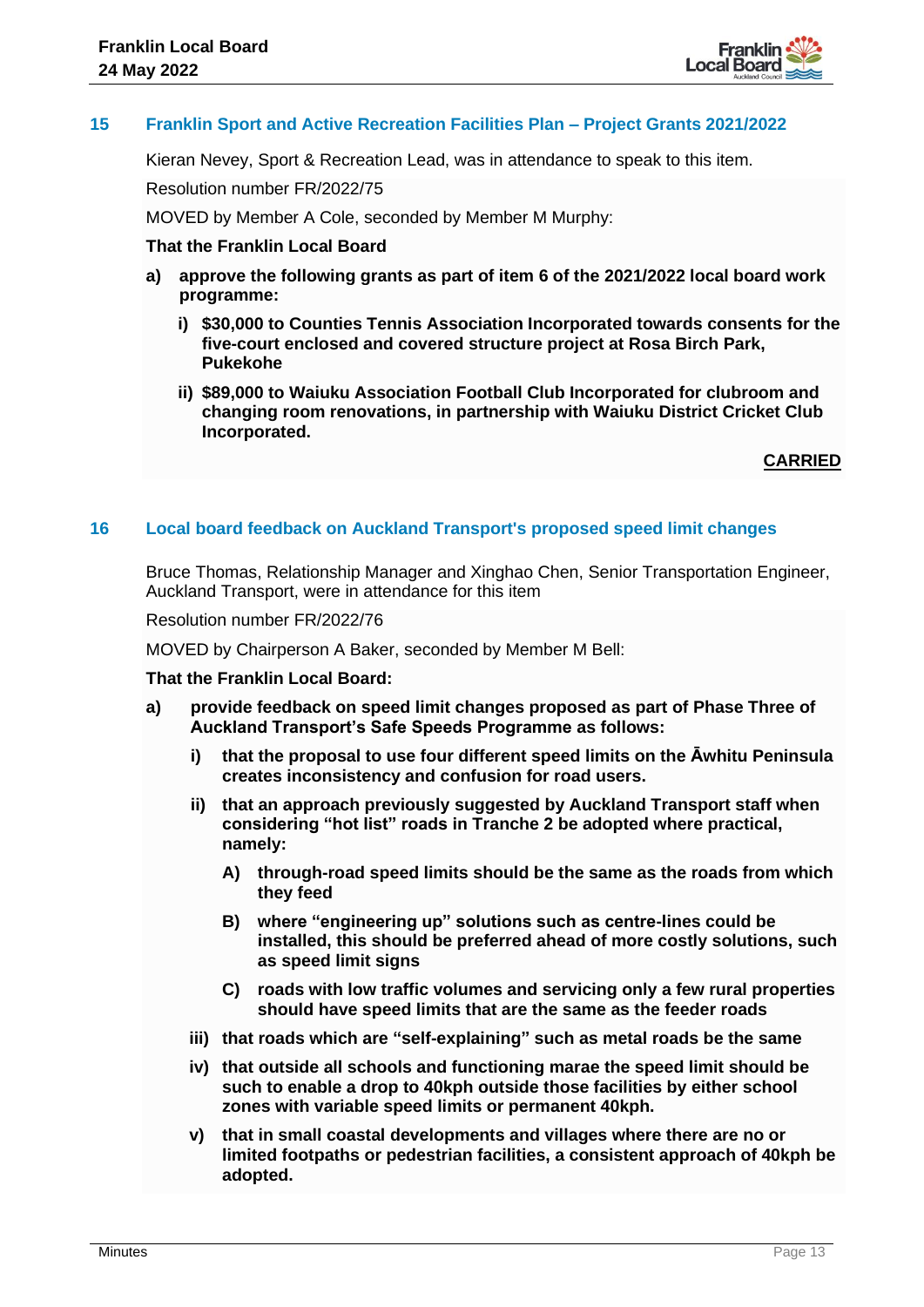

- **vi) that all main, through-roads and roads that are not an exception above be 80kph including those where "engineering up" would be pragmatic, i.e. that the default speed for all open roads unless metal, past schools or functioning marae or within residential development areas be set at 80kph to retain a consistent, understandable, and more likely to be adhered to, response from road users.**
- **vii) that the Franklin Local Board does not support the random approach to the implementation of 30kph streets within Pukekohe; on the basis that it is inconsistent across the township, will create confusion, and is a waste of money when most of these selected streets are short cul-de-sacs and that such change will not achieve anything.**

\***CARRIED**

# **17 Submission on Te mahere urutaunga ā-motu (tuhinga hukihuki): Draft National Adaptation Plan**

Resolution number FR/2022/77

MOVED by Member M Bell, seconded by Member A Kinzett:

#### **That the Franklin Local Board:**

- **a) support the draft National Adaptation Plan in principle, with the following feedback:**
	- **i) decision-making should reflect the values and needs of today's residents while also anticipating the needs of future members of our communities**
	- **ii) the local board has 15% of coastline along the Manukau Harbour in the west and Hauraki Gulf in the east and so adaption is a critical issue for our community, particularly those on the coast such as Beachlands, Maraetai, Kawakawa Bay, Ōrere, Clarks Beach, Big Bay and others on the Āwhitu Peninsula**
	- **iii) note that there are existing and urgent issues relating to coastal inundation within the Franklin Local Board area, such as the degradation of Maraetai Coast Road, that would benefit from some strong national leadership on mitigation**
	- **iv) strongly suggest that central government ensure that in its planning that it does not expose local government to issues of liability by private landowners due to unavoidable impacts of climate change**
	- **v) suggest clarity for funding mechanisms to allow local government to improve and replace existing infrastructure e.g. Maraetai Coast Road and East Coast Road, where coastal inundation and erosion is likely to require a new road further from the coast and/or an upgrade to maintain critical connections.**
- **b) request that the feedback be considered by the governing body as part of, and that feedback be appended to, Auckland Council's submission.**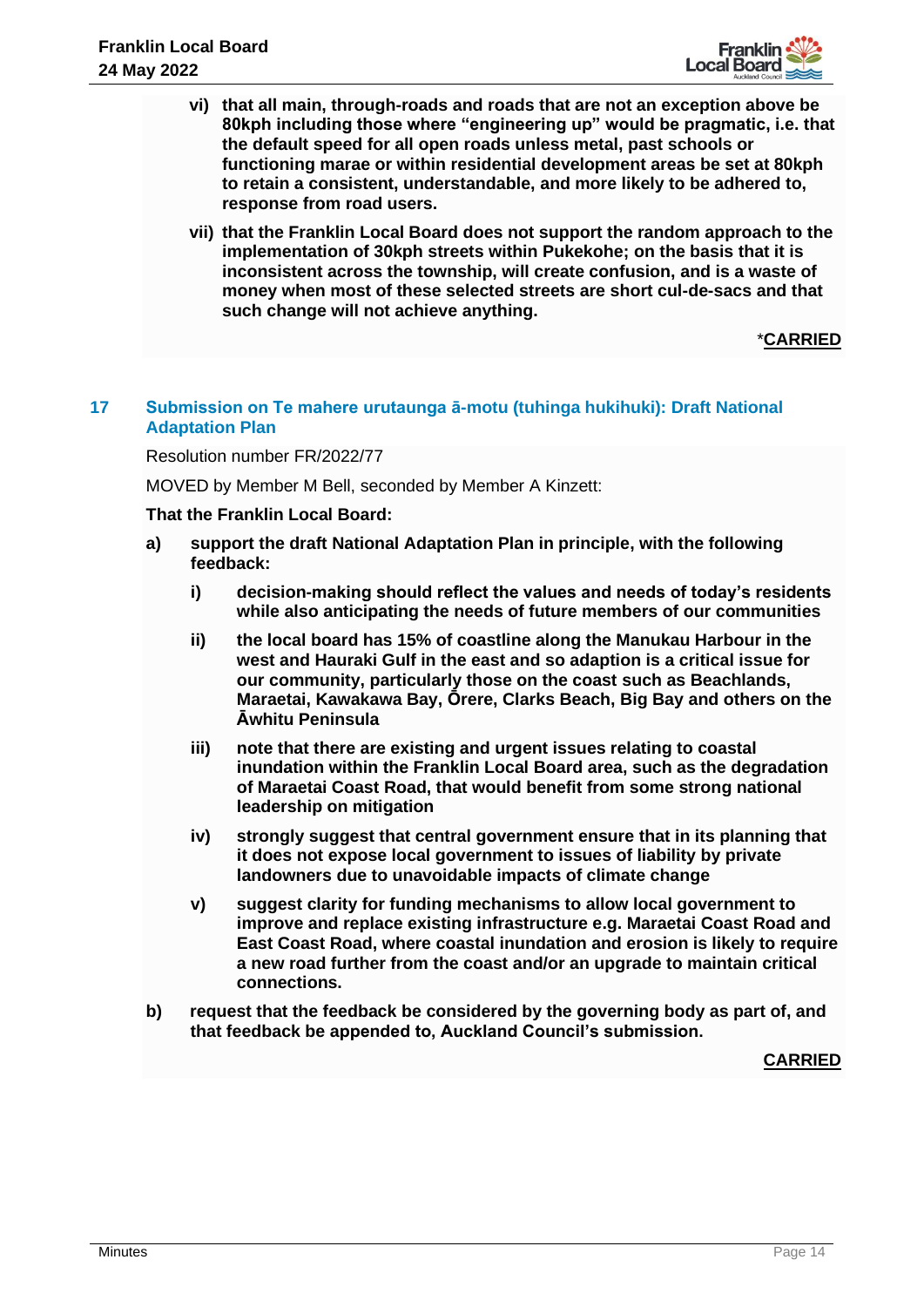

# **18 Draft Auckland golf investment plan**

Carole Canler and Aubrey Bloomfield, Community Investment Advisors, were in attendance for this item

Resolution number FR/2022/78

MOVED by Member A Cole, seconded by Member L Soole:

### **That the Franklin Local Board:**

**a) note that consultation is not complete until 27 May and so defer consideration of the Draft Auckland golf investment plan to a June 2022 business meeting so that the local board can receive and consider feedback from local individuals, golf clubs and leaseholders prior to providing any endorsement or feedback.**

.**CARRIED**

# **19 Urgent Decision - Franklin Local Board input into Transforming Recycling**

#### Resolution number FR/2022/79

MOVED by Chairperson A Baker, seconded by Member A Cole:

### **That the Franklin Local Board:**

- **a) notes the Urgent Decision finalised on 21 April 2022, which provided the following feedback on Te kapanoni i te hangarua: Transforming recycling Kaupapa whakahoki ipu - Container return scheme, as follows:**
	- **i) whilst not proposed for implementation for a few years, note the current inflationary situation and optics of imposing a 20c + GST (23c) per container plus a 3 to 5c per container "core cost" element to items already rocketing in price. Acknowledging this may be a positive driver for claiming a refund of the 23c deposit. Obviously the core cost component will not be refundable**
	- **ii) need more information on retail drop offs and reverse vending machines, in particular around issues experienced currently around similar recycling / re-use charity shops and bins with non-accepted items being dumped etc.**
	- **iii) agree that scheme should be a deposit scheme and not a redemption scheme**
	- **iv) greater emphasis should be on enabling and supporting refilling alongside recycling, which will have the added bonus of contributing to carbon emissions associated with delivering single use containers to retail / distributors**
	- **v) support a broad scope approach for the container return scheme of beverage containers to be used to make it easy and convenient for community to understand and use the scheme**
	- **vi) advocate for education programmes to run alongside the scheme to enable our communities to respond to the larger issue of climate change and circular economic principles.**
	- **vii) support a focus on circular economic principles which are aimed at reducing litter and decrease the amount of beverage containers that are stockpiled, littered or going to landfills and the ability for community groups and schools to run litter clean ups and other initiatives that deliver greater benefits to their organisation and to the wider community. Thought**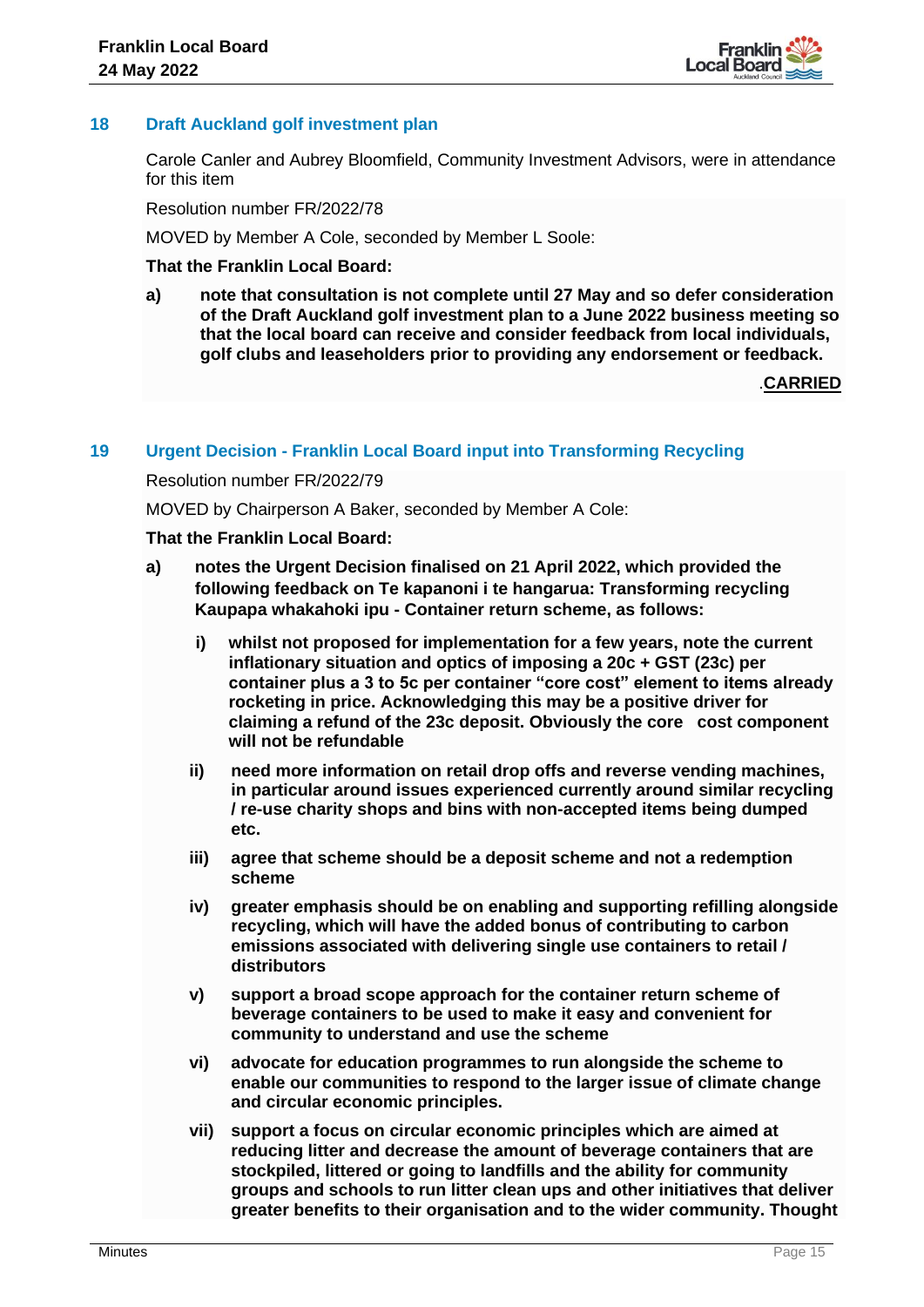

**will be required to put in place mechanisms for this type of bulk refund to those groups / organisations.**

- **viii) note that refillable containers could play an important part in transitioning to a low-carbon circular economy and support refillables to be included in the container return scheme in the future.**
- **ix) Do not agree with the approach that fresh milk in all packaging types should be exempt in the container return scheme, suggesting instead that a simpler way of identifying what types of milk containers can be included in the scheme as per XV below be used noting that some milk products are sold in containers that are able to be included and to ban all milk packaging across the board is contrary to the aspiration of reducing recyclable containers going to land fill.**
- **x) support a 'mixed-return model' with a high degree of mandated retail participation to ensure consumers have easy access to container return/refund points, as well as the opportunity for voluntary participation in the network by interested parties**
- **xi) support the recovery targets for a NZ CRS of 85 per cent by year 3, and 90 per cent by year 5**
- **xii) agree that the scheme design (including the deposit level) should be reviewed regularly alongside of other initiatives being run by local authorities**
- **xiii) support the implementation of a container return scheme for New Zealand and advocate for local authorities to be included when rolling this scheme out to the communities**

**Improvements to household kerbside recycling** 

**xiv) support creating nationwide consistency and easier to understand recycling by simpler classification and move away from the poorly** 

understood numbering system with a simple  $\bullet$  or  $\bullet$  or similar.

- **xv) support the proposal to standardise materials for recycling via household kerbside collection nationally on the basis that this measure will reduce confusion and inconsistency**
- **xvi) agree that the following should be considered when determining whether a class of materials should be accepted at kerbside in the future**
	- **A) sustainable end markets**
	- **B) end markets solutions are circular and minimise environmental harm**
	- **C)** v**iable processing technologies**
	- **D) processing by both automated and manual Material recovery facilities**
	- **E) no adverse effects on local authorities, including financial**
	- **F) supply chains contribute appropriately to recovery and end-of-life solutions for their products**
- **xvii) support a network of convenient and easy places where people can recycle items that cannot easily be recycled at kerbside for those items too large or too small to be collected**
- **xviii) support enabling households to have access to food scrap collections to divert from landfills where this is appropriate, noting that in rural areas this may not be required and therefore provision to opt out should be considered in some circumstances**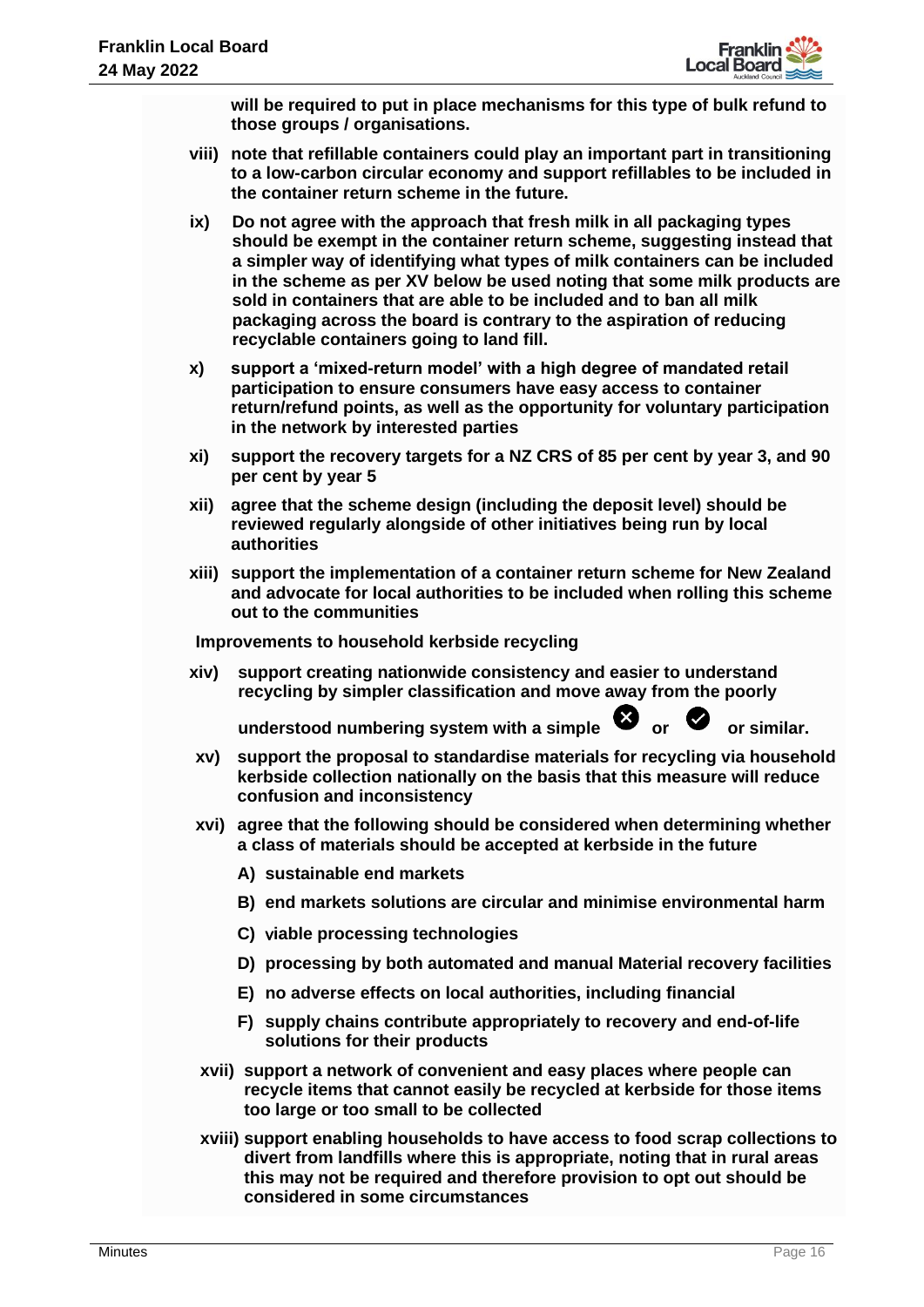

- **xix) advocate for local authorities to play a vital role in supporting this scheme of increasing the diversion of household garden waste from landfill and note that the wealth of experience and resources that they bring from delivering kerbside collections**
- **xx) agree that non-food products or packaging should accepted in a food scraps bin or a food and garden waste bin under the following conditions:**
	- **A) products must meet New Zealand standards for compost-ability.**
	- **B) products are certified in their final form to ensure they do not pose a risk to soil or human health.**
	- **C) products are clearly labelled so that they can be distinguished from non-compostable products.**
	- **D) a technology or process is available to easily identify and sort compostable from non-compostable products.**
	- **E) producers and users of the products and packaging contribute to the cost of collecting and processing.**
- **xxi) support the proposal to regularly review the scheme to understand how well kerbside collections are working and provide insights on where improvements in the system can be made and creates a baseline to measure performance**
- **xxii) agree that the private sector should also report on their household kerbside collections so that the overall performance of kerbside services in the region can be understood and creates a baseline to measure performance**
- **xxiii) endorse the proposed timeframe that would require local authorities to achieve the minimum diversion rate by 2030, and for a review of minimum diversion rates at that time.**
- **xxiv) advocate for more research, technical support, resources and behaviour change initiatives are needed to support the implementation of this programme of work**

#### **Separation of business food waste**

- **xxv) support intent but a rule compelling companies must come with simple and accessible opportunities to incentivise companies to comply. This could be through enabling a targeted rate for businesses registered under the Food Act.**
- **xxvi) note that in order for this scheme to be effective of reducing the amount of waste going into landfills and to meet our national emissions target that business must also be required to facilitate the diversion of food waste**
- **xxvii) agree that appropriate strategies be included to help businesses reduce and reuse their food waste including offering incentives to encourage innovation and creativity and partnering with business to upskill staff or develop food products or packaging that delivers to overall diversion outcomes.**